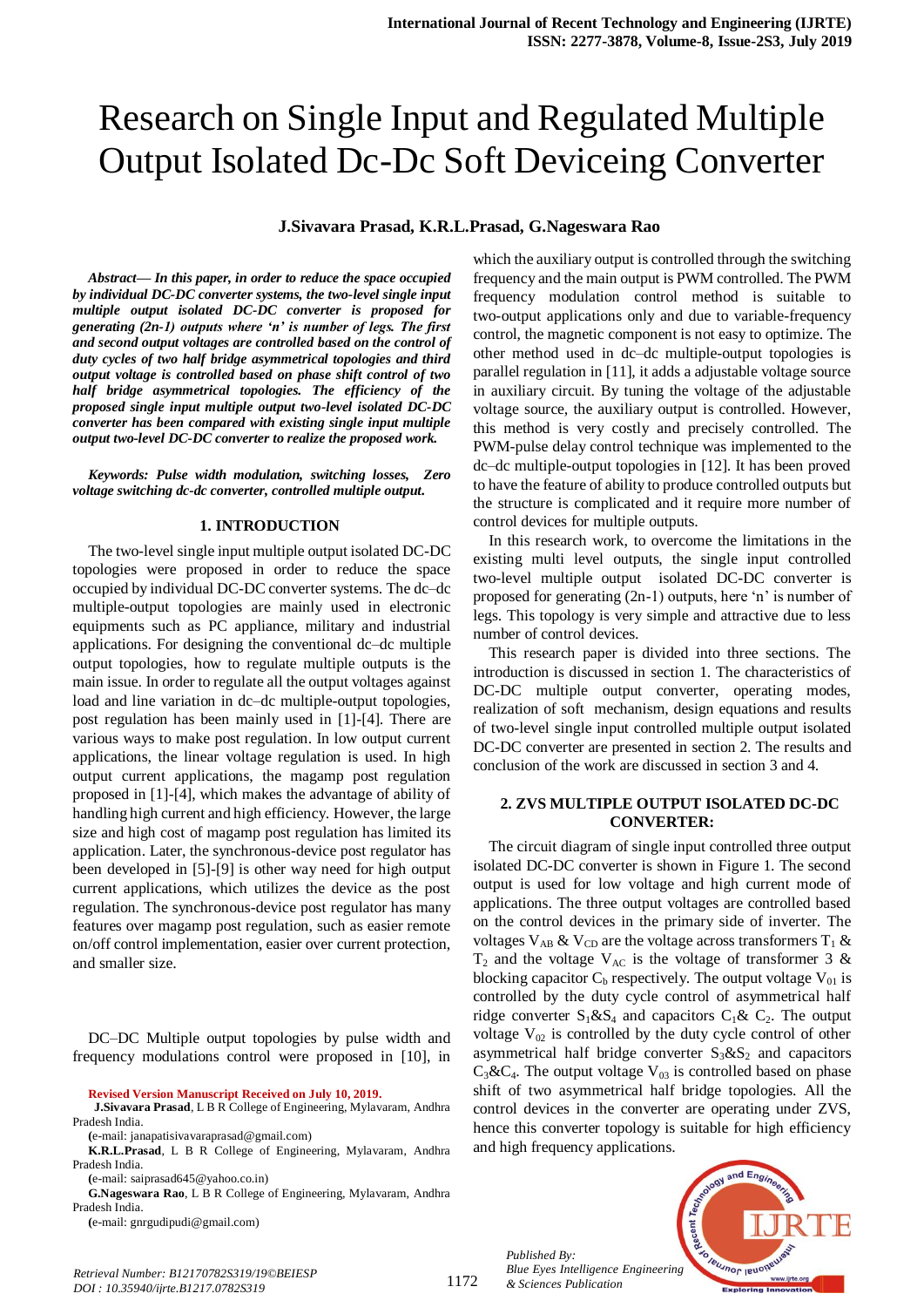## **RESEARCH ON SINGLE INPUT AND REGULATED MULTIPLE OUTPUT ISOLATED DC-DC SOFT DEVICEING CONVERTER**



## **Figure 1: Controlled Three terminal outputs of ZVS isolated DC–DC converter**

The Figure 2 shows the control signals of the multiple output converter. The three output ZVS DC-DC converter consists of two asymmetrical half bridge topologies connected to three single phase transformers.

Table 1 shows the comparison of proposed single input controlled three output isolated DC-DC converter with the conventional single input three output isolated DC-DC converter [5]. From table 1, it is clear that, the no. of control devices used in the proposed converter is less as compared to the existing converter and design of transformer is simpler in the proposed one. Hence, the deviceing losses are reduced and efficiency of the conversion system has been improved.

| Table 1: Comparison of Proposed converter with other |  |  |
|------------------------------------------------------|--|--|
|                                                      |  |  |

| multiple output converter |                                                                                |                                                                                                 |  |  |  |  |
|---------------------------|--------------------------------------------------------------------------------|-------------------------------------------------------------------------------------------------|--|--|--|--|
| <b>Type of Element</b>    | <b>Single</b><br>input three<br>output<br>$DC-DC$<br>converter<br>topology [5] | <b>Proposed</b><br>single input<br>three output<br>DC-DC<br><b>Converter</b><br><b>Topology</b> |  |  |  |  |
| Control devices           | $2n+1$                                                                         | $n+1$                                                                                           |  |  |  |  |
| <b>Diodes</b>             | $3n-1$                                                                         | $3n+1$                                                                                          |  |  |  |  |
| Gate-Amp                  | $2n+1$                                                                         | $n+1$                                                                                           |  |  |  |  |
| Transformer<br>Design     | Complex<br>Simple                                                              |                                                                                                 |  |  |  |  |
| Deviceing Losses          | High                                                                           | Low                                                                                             |  |  |  |  |
|                           | Where " <b>n</b> "is the number of<br>output voltages, n=3                     |                                                                                                 |  |  |  |  |



## **Figure 2: Control signals of the three output isolated DC–DC converter**

#### *2.1.Characteristics of the multiple output topologies:*

The output voltage of the converter has been derived based on volt-second balance of output inductor.

The 1<sup>st</sup> output voltage 
$$
V_{01}
$$
 is  
\n
$$
V_{01} = 2. V_{dc}. k_1. (1 - k_1). \frac{1}{N_{T1}}
$$
\n(1)

Where  $V_{dc}$  is the input voltage,  $k_1$  is the first asymmetrical converter duty cycle and  $N_{T1}$  is the turns ratio of transformer  $T_1$ .

The voltage gain of  $1<sup>st</sup>$  output voltage to the input dc voltage is,

$$
G_{01} = \frac{V_{01}}{V_{\text{dc}}} . N_{\text{T1}} = 2 k_1 (1 - k_1)
$$
 (2)

From the above equation it is clear that the voltage gain  $G_{01}$  is maximum at k<sub>1</sub>=0.5.

The  $2^{nd}$  output voltage  $V_{02}$  is

$$
V_{02} = 2.V_{dc}.k_2.(1 - k_2).\frac{1}{N_{T2}}
$$
 (3)

Where  $k_2$  the second asymmetrical converter duty cycle and  $N_{T2}$  is the turn's ratio of transformer  $T_2$ .

The voltage gain of  $2<sup>nd</sup>$  output voltage to the input dc voltage is,

$$
G_{02} = \frac{V_{02}}{V_{dc}}. N_{T2} = 2 k_2 (1 - k_2)
$$
 (4)

From the above equation, it is clear that the voltage gain  $G_{02}$  is maximum at k<sub>2</sub>=0.5.

The third output voltage  $V_{03}$  depends on the duty cycles of two asymmetrical half bridge topologies  $k_1$  and  $k_2$ . If  $k_1$  is greater than  $k_2$ ,

$$
V_{03} = V_{dc} \cdot (k_1 + k_2 - 2 \cdot d) \cdot \frac{1}{N_{T3}} + V_{dc} \cdot (k_1 - k_2) \cdot (1 - 2 \cdot k_1 + 2 \cdot d) \frac{1}{N_{T3}} \tag{5}
$$

If  $k_1$  is less than  $k_2$  then  $V_{03}$  becomes



*Retrieval Number: B12170782S319/19©BEIESP DOI : 10.35940/ijrte.B1217.0782S319*

1173

*Published By: Blue Eyes Intelligence Engineering & Sciences Publication*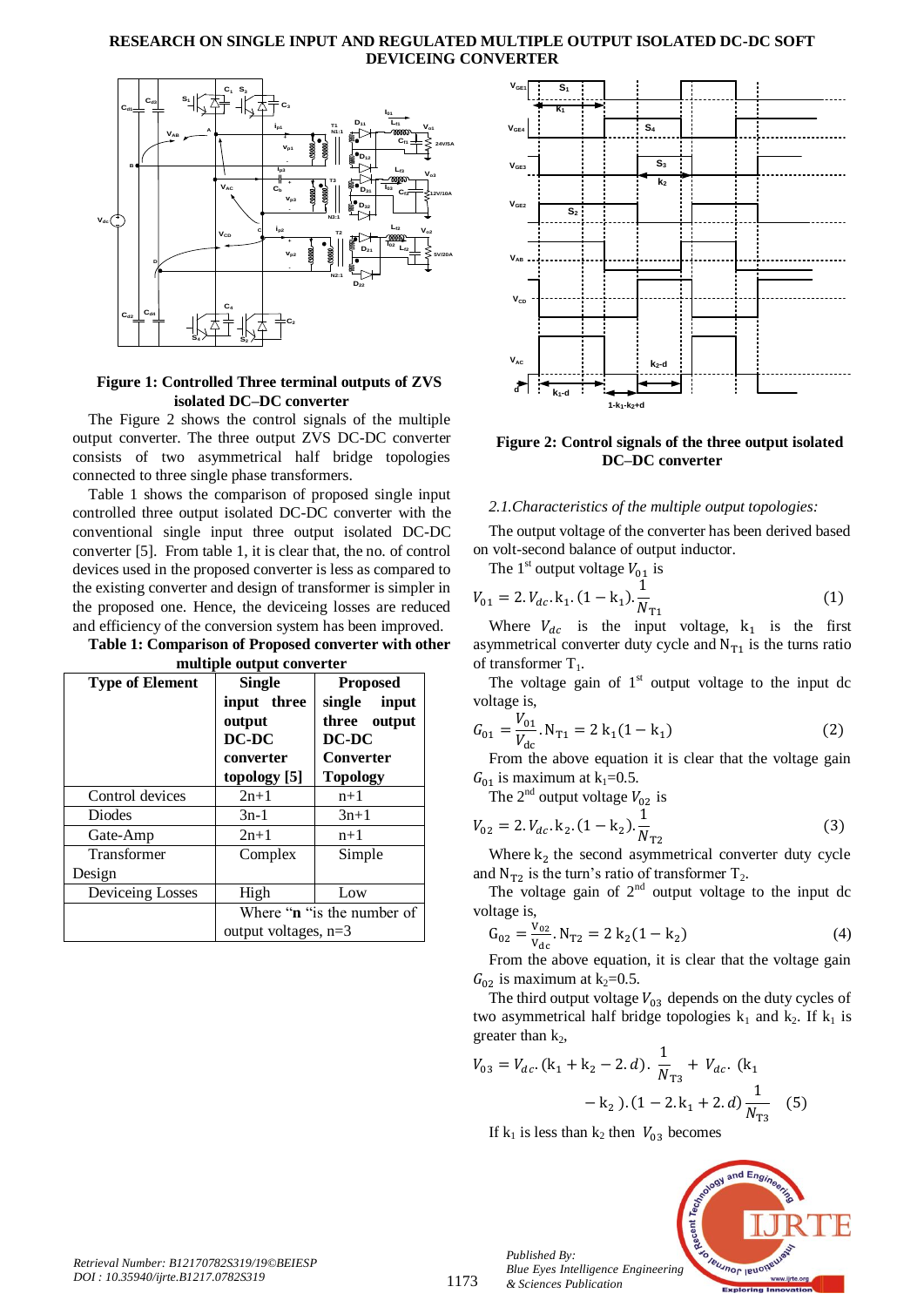$$
V_{03} = V_{dc} \t(k_1 + k_2 - 2.d) \t\frac{1}{N_{T3}} + V_{dc} \t(k_2 - k_1) \t(k_1 - 2.k_2 + 2.d) \frac{1}{N_{T3}} \t(6)
$$

Where d is the phase shift of devices  $S_1$  to device  $S_4$  and  $N_{\text{T3}}$  is the turns ratio of transformer T<sub>3</sub>.

Both the terms in equations (5) and (6) are the coefficients of  $V_{dc}$ .  $\frac{1}{N}$  $\frac{1}{N_{T3}}$ . Now for the given V<sub>dc</sub> and turns ratios  $N_{T1}$ =4,  $N_{\text{T2}}$ =38 and  $N_{\text{T3}}$ =25, the term  $(k_1 - k_2)$ is very small compared to  $(k_1 + k_2 - 2, d)$  term and hence it is neglected. So, the  $3<sup>rd</sup>$  output voltage becomes,

$$
V_{03} = V_{dc}. \left( \mathbf{k}_1 + \mathbf{k}_2 - 2 \cdot d \right). \frac{1}{N_{\text{T3}}} \tag{7}
$$

#### *2.2 Operating modes of the proposed converter:*

The following assumptions are considered in the operation of the proposed converter.

 $\triangleright$  The duty cycles  $k_1$  and  $k_2$  are both near 0.5, so the voltage across  $C_b$  is  $(k_1 - k_2)$ . V<sub>dc</sub> (when duty cycle  $k_1$  is more than  $k_2$ ) or  $(k_2 - k_1)$ . V<sub>dc</sub> (when duty cycle  $k_2$  is more than  $k_1$ ) and is small compared to  $V_{dc}$  and therefore will be ignored.

 $\triangleright$  The control devices  $S_1 \& S_4$  are operating under ZVS based on the usage of energy stored in output inductor of  $3<sup>rd</sup>$ output. The control devices  $S_2 \& S_3$  are operating under ZVS based on the energy stored in leakage inductance of transformers  $T_2$  and  $T_3$ .

 $\triangleright$  The voltage across capacitors C<sub>d1</sub>-C<sub>d4</sub> and C<sub>b</sub> are constant by selecting large values of capacitances.

 $\triangleright$  The output inductors are large enough to make the output as constant current sources.

The voltage and current operational waveforms of proposed three output isolated DC-DC converter is shown in Figure 3.

#### *Mode 1 (t0–t1):*

 Before mode 1, the transformers 1 and 2 are transmitting power to load through the devices  $S_1$  and  $S_3$ , whereas the secondary output voltage of transformer 3 is freewheels. At the time  $t=t_0$ , the device  $S_3$  is turned off under ZVS. The primary current  $i_{p2}$  and  $i_{p3}$  will charge the capacitor  $C_3$  and discharge capacitor  $C_2$ . The primary voltage  $V_{AC}$ comes to positive, then the current in the diode  $D_{31}$  starts rising from zero value. The voltage across transformer  $T_3$  is clamped to zero due to the conduction of diodes  $D_{31}$  and  $D_{32}$ simultaneously, as shown in the Figure 4.



**Figure 3: Voltage and current waveforms of three output isolated DC–DC converter**



*Mode 2 (t1–t2):* 

At time t=t<sub>1</sub>, the capacitor  $C_2$  is discharged to [k<sub>2</sub>.V<sub>dc</sub>]. The voltage  $V_{CD}$  becomes zero if the voltage across capacitor  $C_2$  is  $[k_2(V_{dc})]$ . The current through diode  $D_{21}$  starts decrease and therefore diodes  $D_{21}$  and  $D_{22}$  turned on simultaneously and hence the  $2<sup>nd</sup>$  transformer output voltage is clamped to zero as shown in Figure 5.

#### *Mode 3 (t2–t3):*

From figure 6, at time t=t<sub>2</sub>, the capacitor  $C_2$  is completely discharged to zero. So, the body diode of  $S_2$  is on. Therefore the device  $S_2$  is ready to function under ZVS at the ending of time  $t=t<sub>2</sub>$ .

*Mode 4 (t3–t4):* 

From figure 7, the device  $S_2$  is turned on under ZVS at time t=t<sub>3</sub>. The sum of primary currents  $i_{p2}$  and  $i_{p3}$  are flows through the device  $S_2$ .



*Mode 5 (t4–t5):*

 From figure 8, during this mode, the current flowing through diode  $D_{21}$  rises to the second output current and current flowing through diode  $D_{22}$  falls to zero at time t=t<sub>4</sub>.

#### *Mode 6 (t5–t6):*

*Published By:*

*& Sciences Publication* 

 From figure 9, during this mode, the current flowing through diode  $D_{31}$  rises to third output current and current flowing through  $D_{32}$  falls to zero at time t=t<sub>5.</sub>

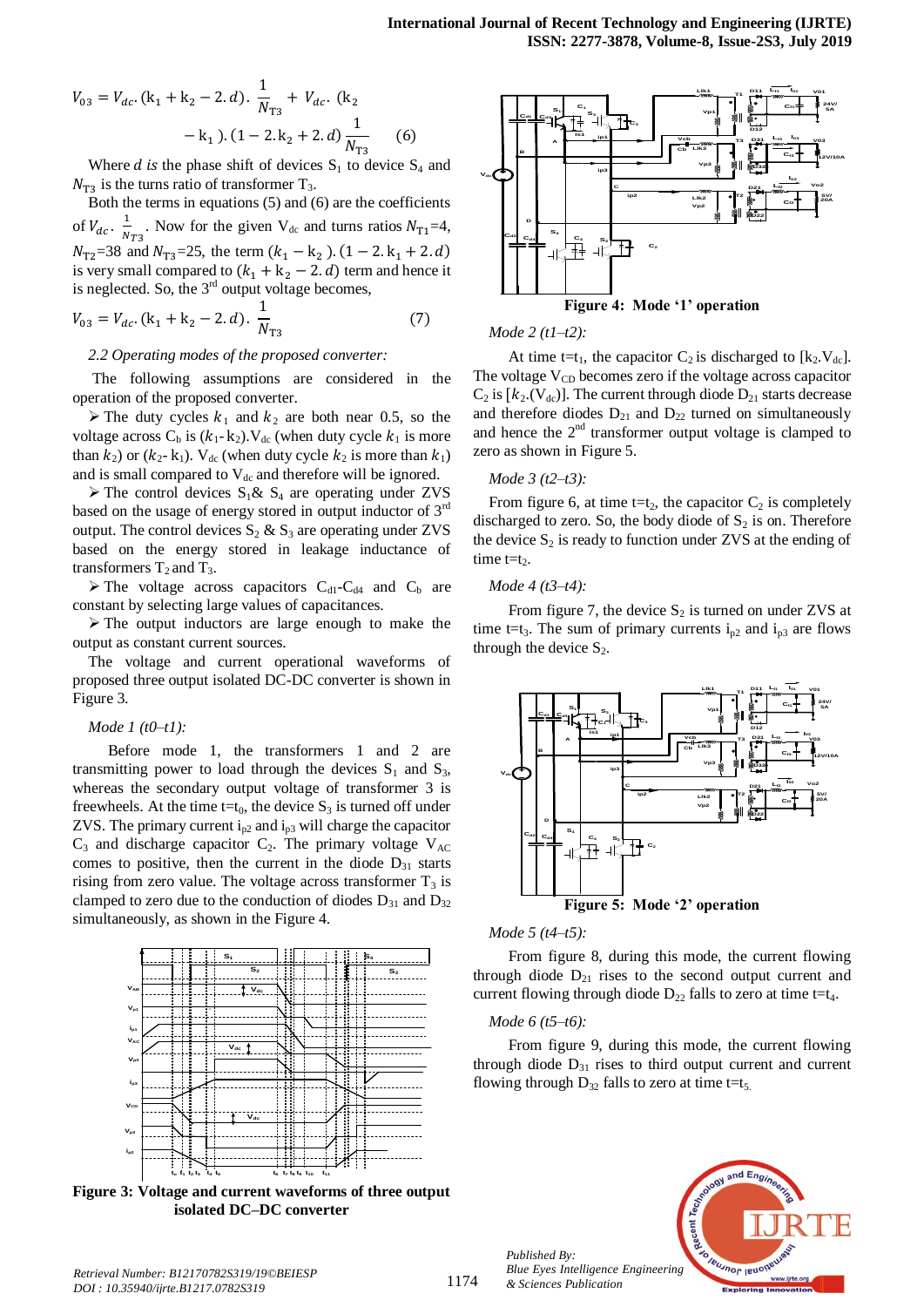## **RESEARCH ON SINGLE INPUT AND REGULATED MULTIPLE OUTPUT ISOLATED DC-DC SOFT DEVICEING CONVERTER**





## *Mode 7 (t6–t7):*

From figure 10, the device  $S_1$  is turned off under ZVS at time t=t<sub>6</sub>. The sum of currents  $i_{P1}$  and  $i_{P3}$  will charge the capacitor  $C_1$  and discharge capacitor  $C_4$ .

*Mode 8 (t7–t8):*

The voltage across capacitor  $C_4$  is discharged to  $[k_1, V_{dc}]$  at time t=t<sub>7</sub>. The voltage  $V_{AB}$  becomes zero due to voltage  $[k_1.V_{dc}]$  across capacitor  $C_4$ . Thereby, the current flowing through diode  $D_{12}$  starts rising from zero value, whereas the current flowing through  $D_{11}$  starts falling. Hence the diodes  $D_{11}$  and  $D_{12}$  are conducting simultaneously and voltage of transformer 1 is clamped to zero, as shown in Figure 11.







**Figure 11: Mode '8' operation**

## *2.3 Realization of soft switching:*

The devices  $S_1 \& S_4$  are operating under ZVS based on the energy in the output inductance of third output. The control devices  $S_3$  and  $S_2$  are operating under ZVS based on energy stored in leakage inductances of transformers 2 and 3.

The following ZVS condition must satisfy

$$
\left[\frac{1}{2}L_{1k2} \cdot \frac{(2.l_{02}.k_2)}{N_{T2}}\right] \cdot \left\{\frac{(2.l_{02}.k_2)}{N_{T2}}\right\} + \frac{1}{2}L_{1k3} \cdot \left\{\frac{l_{03}}{N_{T3}}\right\} \cdot \left\{\frac{l_{03}}{N_{T3}}\right\} \mid >
$$
  
\n $C_r \cdot \{1 - k_2\} \cdot \{1 - k_2\} \{V_{dc}^2\}$  (8)  
\nWhere  $C_r$  is the parasitic capacitance,  
\n $C_1 = C_2 = C_3 = C_4 = C_r$ .

## *2.4 Design equations:*

 The converter design indicates the design of values for  $C_{d1}$ ,  $C_{d2}$ ,  $C_{d3}$ ,  $C_{d4}$ ,  $C_1$ ,  $C_2$ ,  $C_3$ ,  $C_4$ ,  $C_b$ ,  $L_{lk}$ ,  $L_f$  and  $C_f$ . The output inductor should be large enough to make the output current



1175

*Published By: Blue Eyes Intelligence Engineering & Sciences Publication*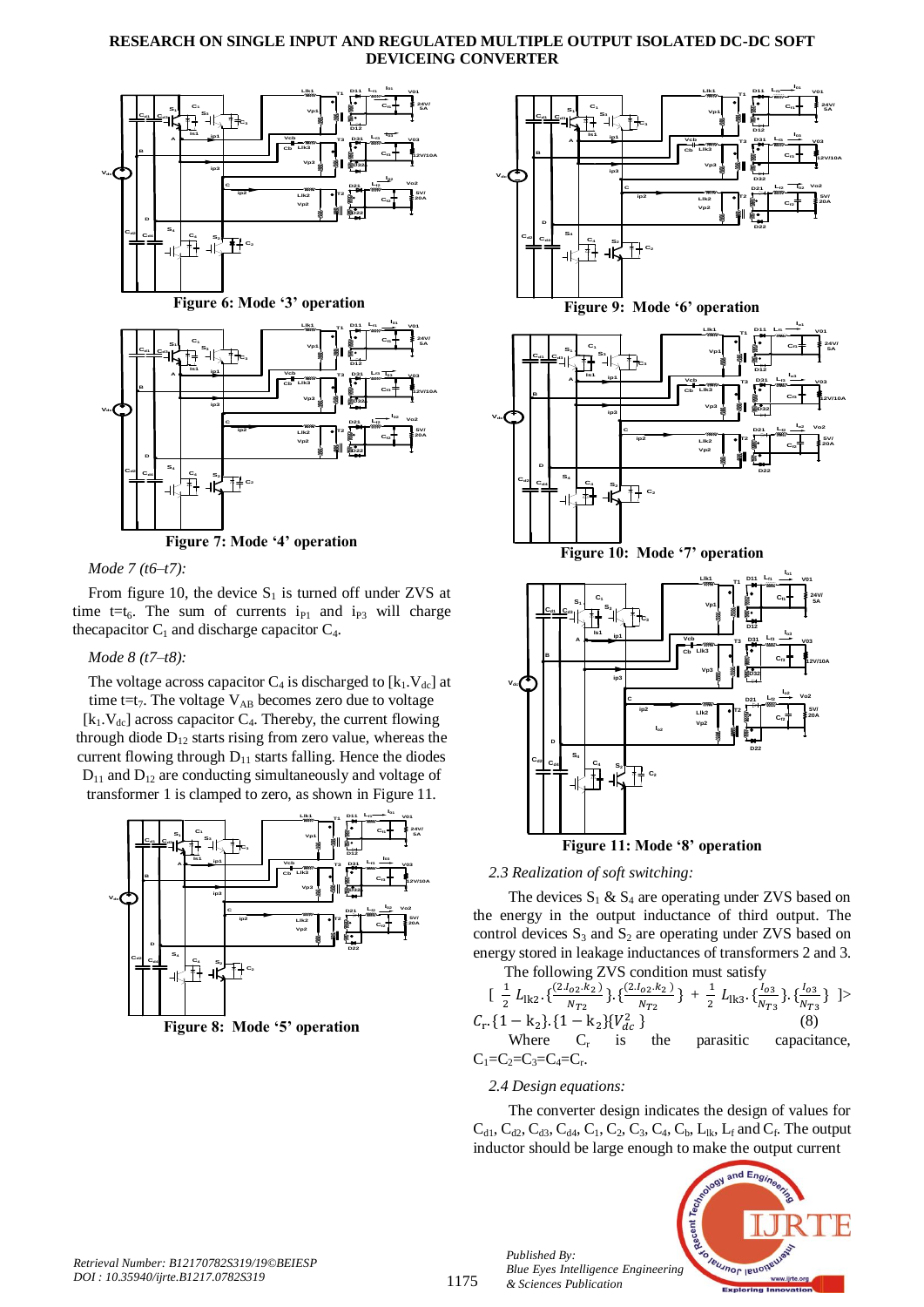should be continuous throughout the switching period and leakage inductance of transformer must be small enough to make the less reset time.

The capacitors  $C_{d1}$ ,  $C_{d2}$ ,  $C_{d3}$  and  $C_{d4}$  must be large enough to make the voltage division must be maintained as constant even when the change of input voltage and voltage spikes produced by the device capacitances.

The resonant capacitor  $C_r$  (=C<sub>1</sub>=C<sub>2</sub>=C<sub>3</sub>=C<sub>4</sub>) must be selected in such a way that the minimum requirement for ZVS operation of control device during turn-off. The large capacitance is required to hold the device voltage closed to zero at time  $t_{fi}$ . The value of  $t_{fi}$  can be taken from the data sheet. The value of  $C_r$  can e calculated as,

$$
C_r = \frac{t_{fi} * I_p}{V_{dc}}
$$
 (9)

 The dc output filter elements are designed based on the following equations:

$$
\Delta I_0 = \frac{V_0 * (1 - k) * T_s}{L_f} \tag{10}
$$

$$
\frac{\Delta V_0}{V_0} = \frac{\pi^2 * (1 - k) * f_r^2}{f_{sw}^2}
$$
 (11)

$$
f_r = \frac{1}{2 \pi r \sqrt{L_f \kappa C_f}}
$$
(12)

Where  $\Delta V_0 \& \Delta I_0$  are the acceptable ripple contents in the dc output voltage and current waveforms,  $V_0$  is the required dc output voltage,  $f_r$  is the resonant frequency,  $f_{sw} = (1/T_s)$  is the switching frequency and k is the duty cycle of device.

### **3. RESULTS AND DISCUSSION**

 Figure 12 show the gate voltage, voltage across and current through device  $S_1$  for the device transition period from off state to on state. When the gate pulse is given to  $S_1$ , then the device  $S_1$  is turned on and current passes through the device from time t=7.3085ms, it is observed that the voltage across device is still zero, so no device power loss during transient instant from off state to on state and therefore ZVS is achieved for  $S_1$ . The ZVS is developed across  $S_1$  due to clamped to zero by the body diode  $D_1$ . Hence, the device  $S_1$  is turning on under ZVS during off to on transient period. The device is completely turned on at time t=7.3095ms, then the collector current of  $S_1$  is starts rising from zero to 1.3A and the collector to emitter voltage of  $S_1$  is clamped to zero due to its intrinsic capacitors  $C_1$ .

 Figure 13 show the gate voltage, voltage across and current through device  $S_1$  during on state to off state transition period. The gate pulse is given to  $S_1$  at time 7.3475ms, but the collector current of  $S_1$  starts falling from 6A to zero from the instant 7.348ms to 7.3485ms and the collector to emitter voltage of  $S_1$  is still clamped to zero due to its intrinsic capacitors  $C_1$ . Therefore, the device  $S_1$  is operating under ZVS during on to off transition instant. The device  $S_1$  is completely turned off at time t=7.35ms, then the collector-emitter voltage of  $S_1$  is starts rising from zero to rated input voltage due to charging of its intrinsic capacitor  $C_1$ . Thus, the device power loss becomes zero in on state to off state transition instant.



**Figure 12: Gate voltage, voltage across and current through S<sup>1</sup> during OFF to ON**



**Figure 13: Gate voltage, voltage across and current through S<sup>1</sup> during ON to OFF**

Figure 14 show the filtered three dc output voltage waveforms of the proposed converter. The dc filter values are designed in such a way that the ripple content present in dc output voltage waveforms become less than 3%. This converter converts input dc voltage of 100V into 24V, 12V and 5V respectively and these output voltages are reached to their steady state settling values at time t=0.45s.



## **Figure 14: Three controlled dc output voltages with filter**

Table 2 shows the % efficiencies of the proposed single input three output two level DC-DC converter for different load currents at the second load output with  $V_{02}=5V$ .



*Published By:*

*& Sciences Publication*